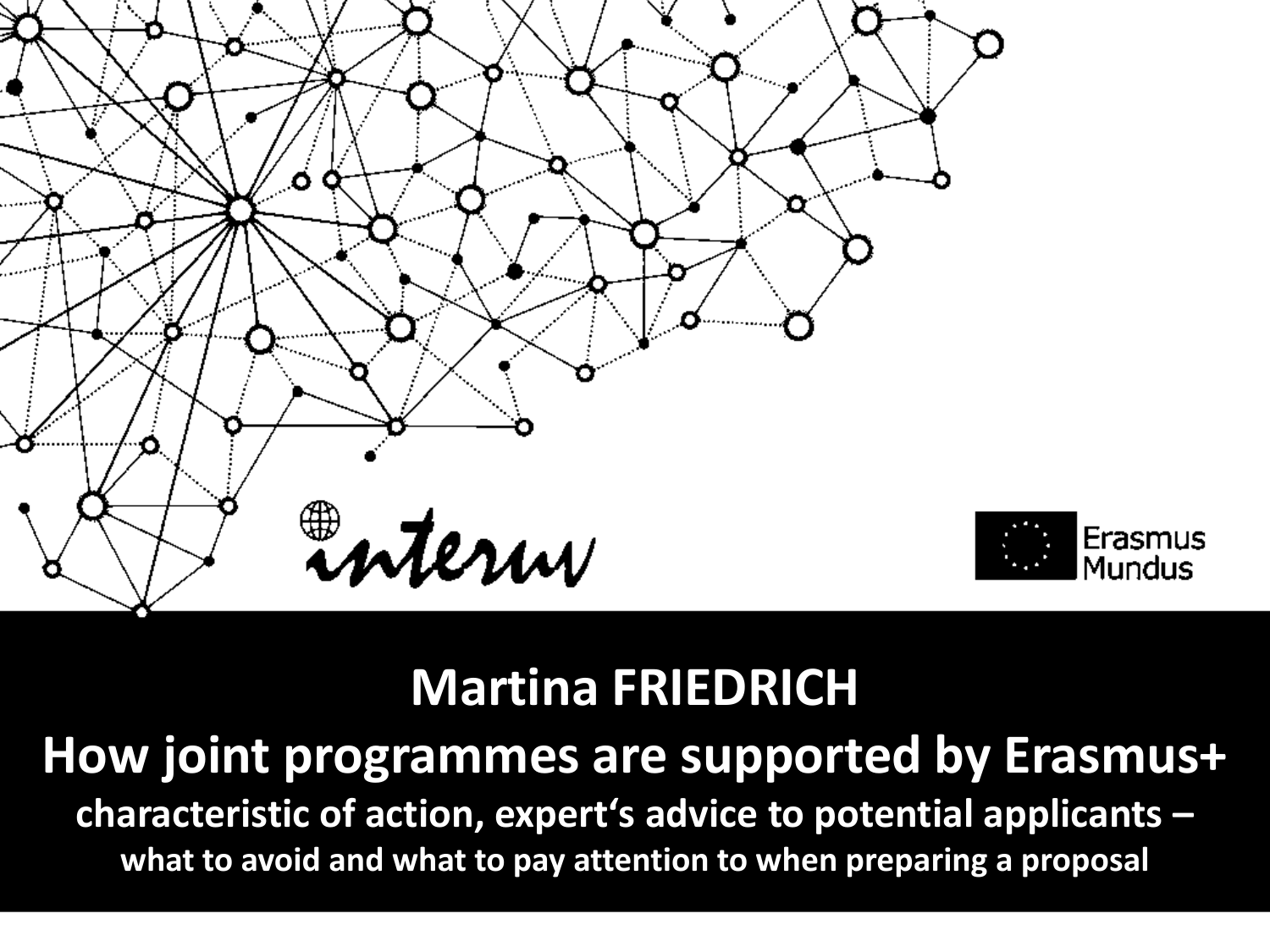





## **Joint Degree Mobility**

**… formerly ERASMUS MUNDUS Master Courses**

#### **Consortium:**

- $\triangleright$  minimum of 3 HEI from 3 different Programme Countries (= EU28, Iceland, Liechtenstein, Norway, Switzerland, FYRo Macedonia, Turkey)
- $\triangleright$  positive: integration of HEI from Partner Countries
- $\triangleright$  positive: businesses / companies / research centres for placements

Consortium offers **joint curriculum** to **excellent students** coming from the **whole world**

Students have to study at min. 2 of the HEIs from Programme Countries and will receive a **Double / Multiple / Joint Degree**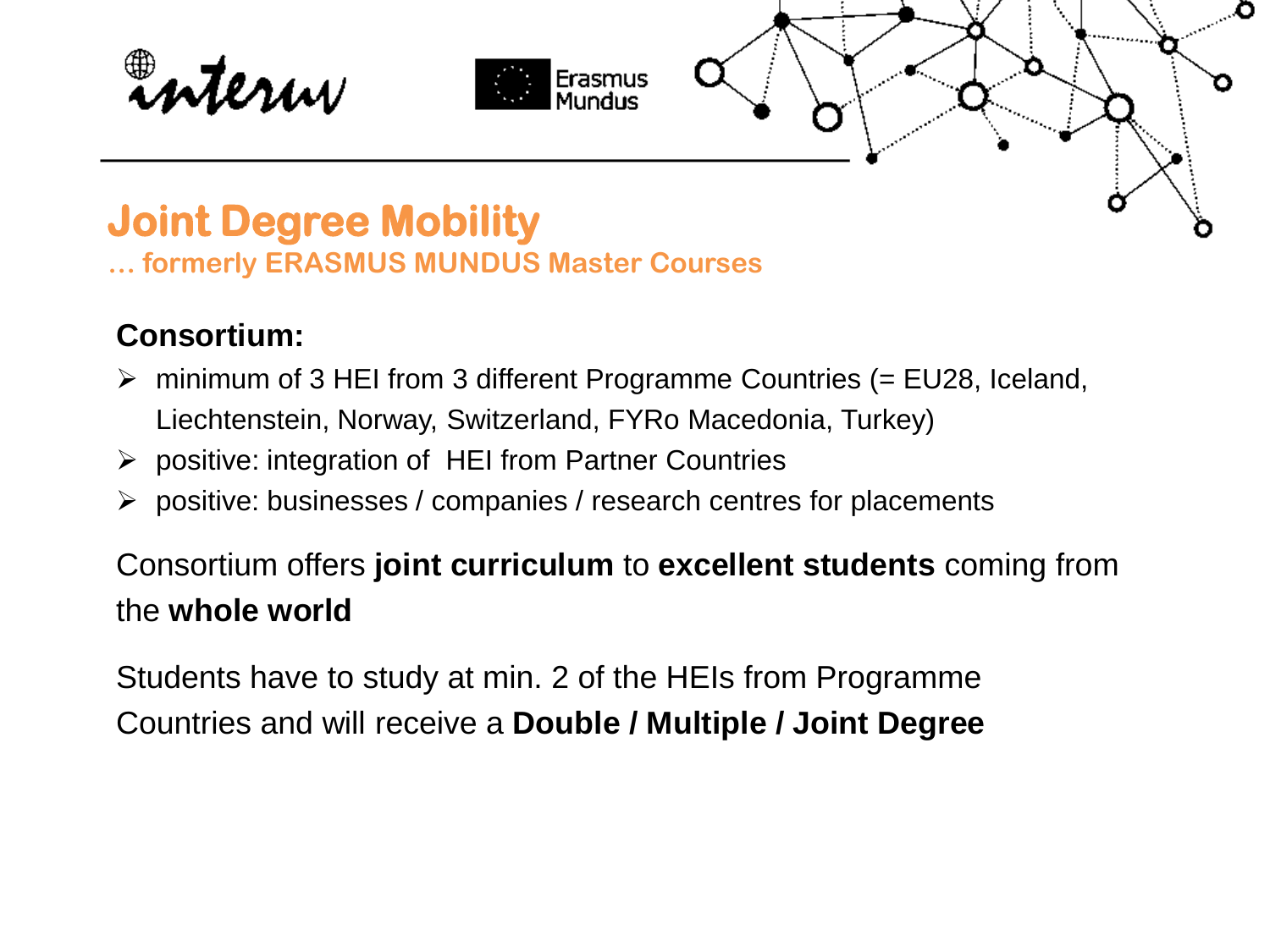





#### **Capacity Building … formerly TEMPUS, ALFA, EDULINK, ASIA LINK**

#### **Consortium:**

- $\triangleright$  minimum of 3 HEI from 3 different Programme Countries (= EU28, Iceland, Liechtenstein, Norway, Switzerland, FYRo Macedonia, Turkey) and
- $\triangleright$  minimum of 2 HEI from each Partner Country involved (= about 150 countries: Southern & Eastern Neighbourhood Countries, Western Balkan\*, Asia\*, Latin America\*, Countries of the African-Caribbean-Pacific Group, Iran, Iraq, Yemen
- $\triangleright$  for Structural Projects: additionally ministry from Partner Country
- positive: businesses / companies / research centres / …

#### **Activities:**

- $\triangleright$  Joint Projects (e.g. curriculum development)
- $\triangleright$  Structural Projects (e.g. modernisation of governance at HEI)
- additionally for projects with Neighbourhood Countries: Mobility Component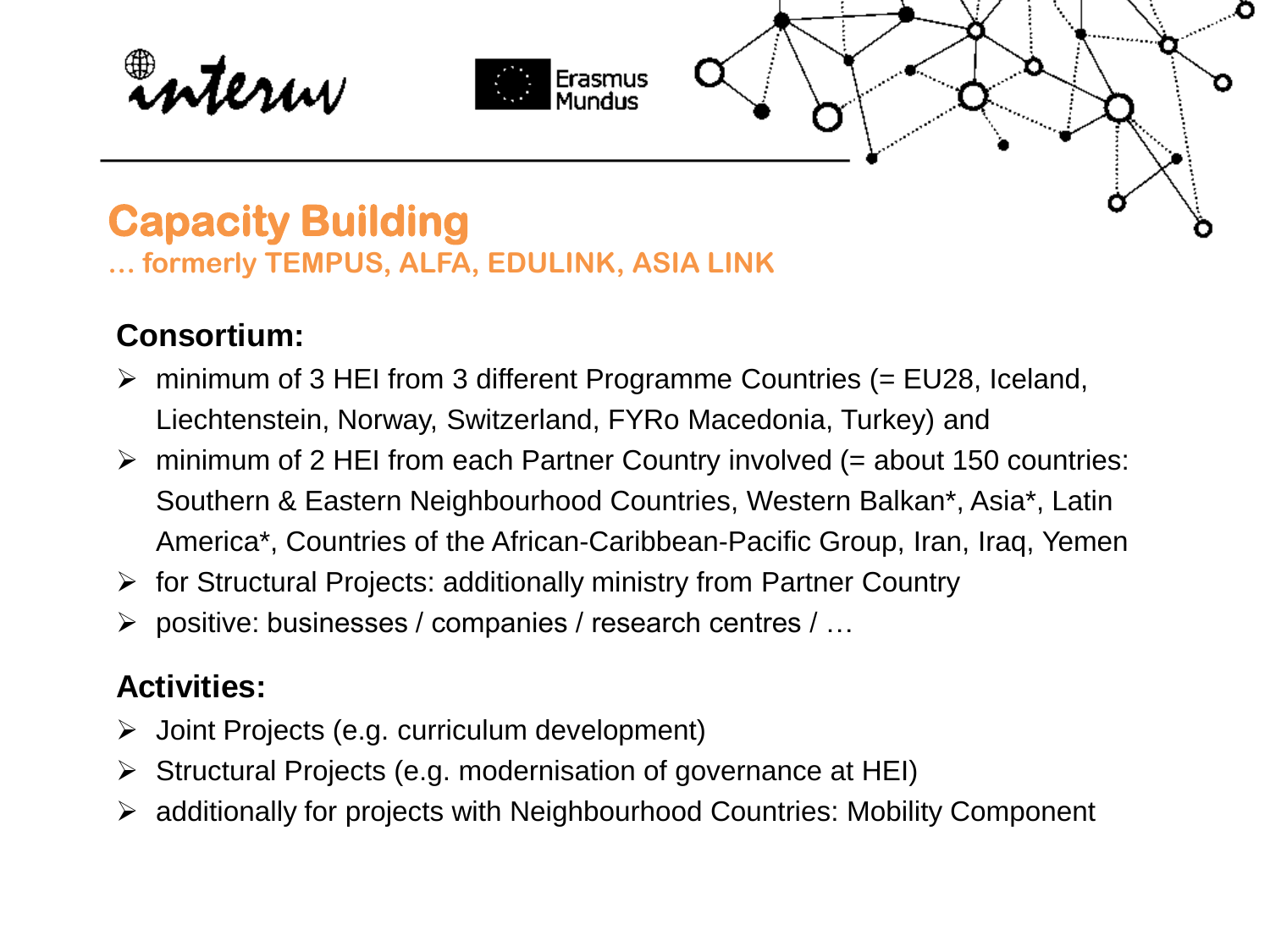





## **Preparation of a proposal**

#### **Read carefully:**

- $\triangleright$  the programme guide of Erasmus+
- $\triangleright$  the relevant call for proposals
- $\triangleright$  the actual application form
- $\triangleright$  if you already know the former programme generation: there are changes!
- $\triangleright$  the summaries / homepages of already funded projects in similar (academic) fields from the former programme generation are useful

#### **Contact your Erasmus+ National Agency / National Office\* (former EM-NS, TEMPUS NCP / NTO):**

- $\triangleright$  Participate in (inter-)national info days and regional workshops
- $\triangleright$  Discuss your project idea and ask for advice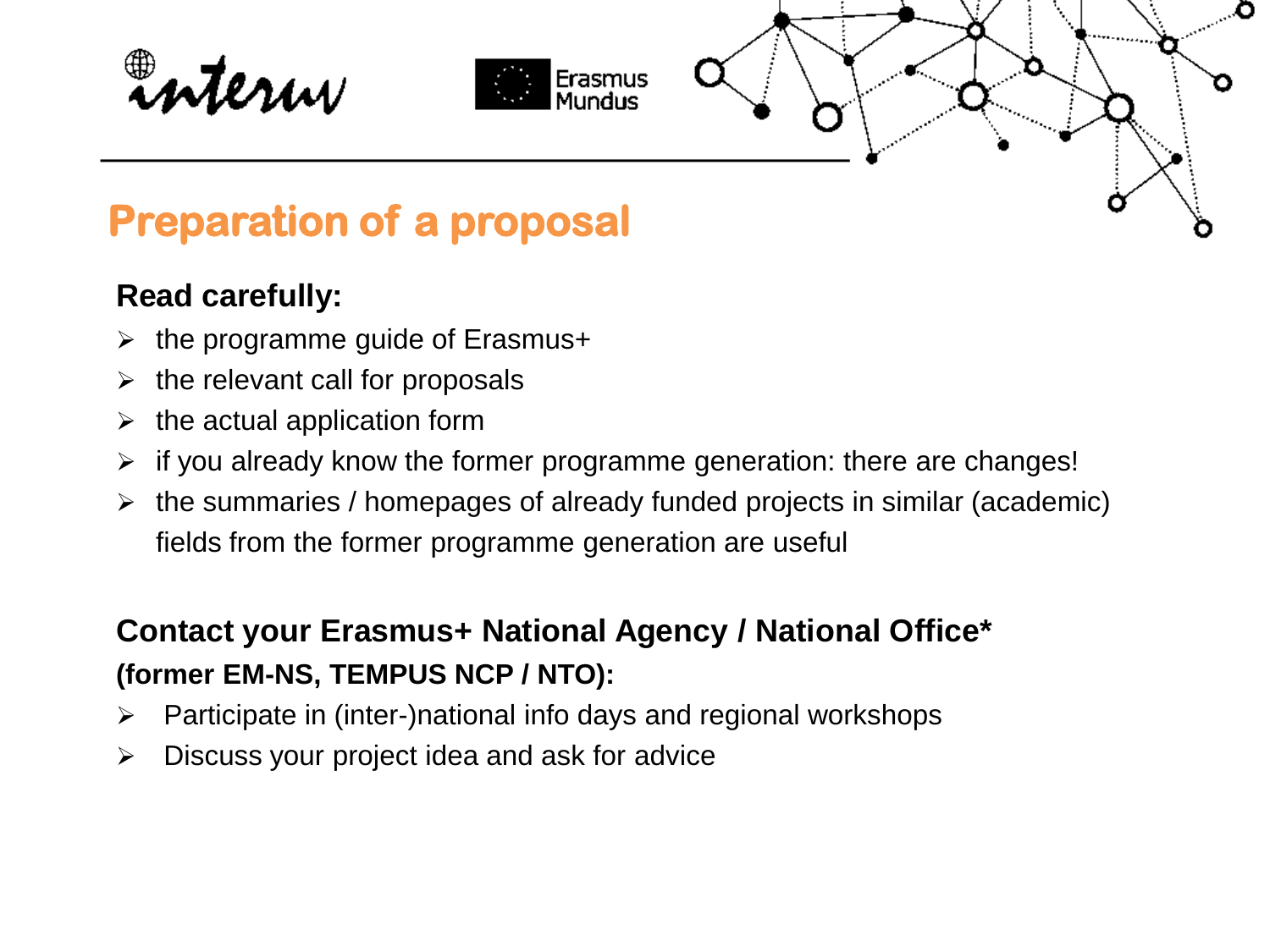





## **Project idea**

- $\triangleright$  Make sure that your project idea, the content, the targets and the beneficiaries match with the objectives of the programme
- $\triangleright$  Identify the correct action and check possible priorities, e.g.:
	- academic fields, thematic topics, regions, target groups like minorities
- $\triangleright$  Decide which role you like to take over in the project, esp. applicants need the administrative and financial capacities for realizing the project
- $\triangleright$  Will you have the support of your HEI?
- $\triangleright$  Is your project innovative enough? Depending on the action, e.g.:
	- academic field, (non-)academic partners, mobility tracks, labour market
	- products, results, measures
- $\triangleright$  Check the legal requirements, e.g.:
	- ECHE, diploma supplement, joint degrees, tuition fees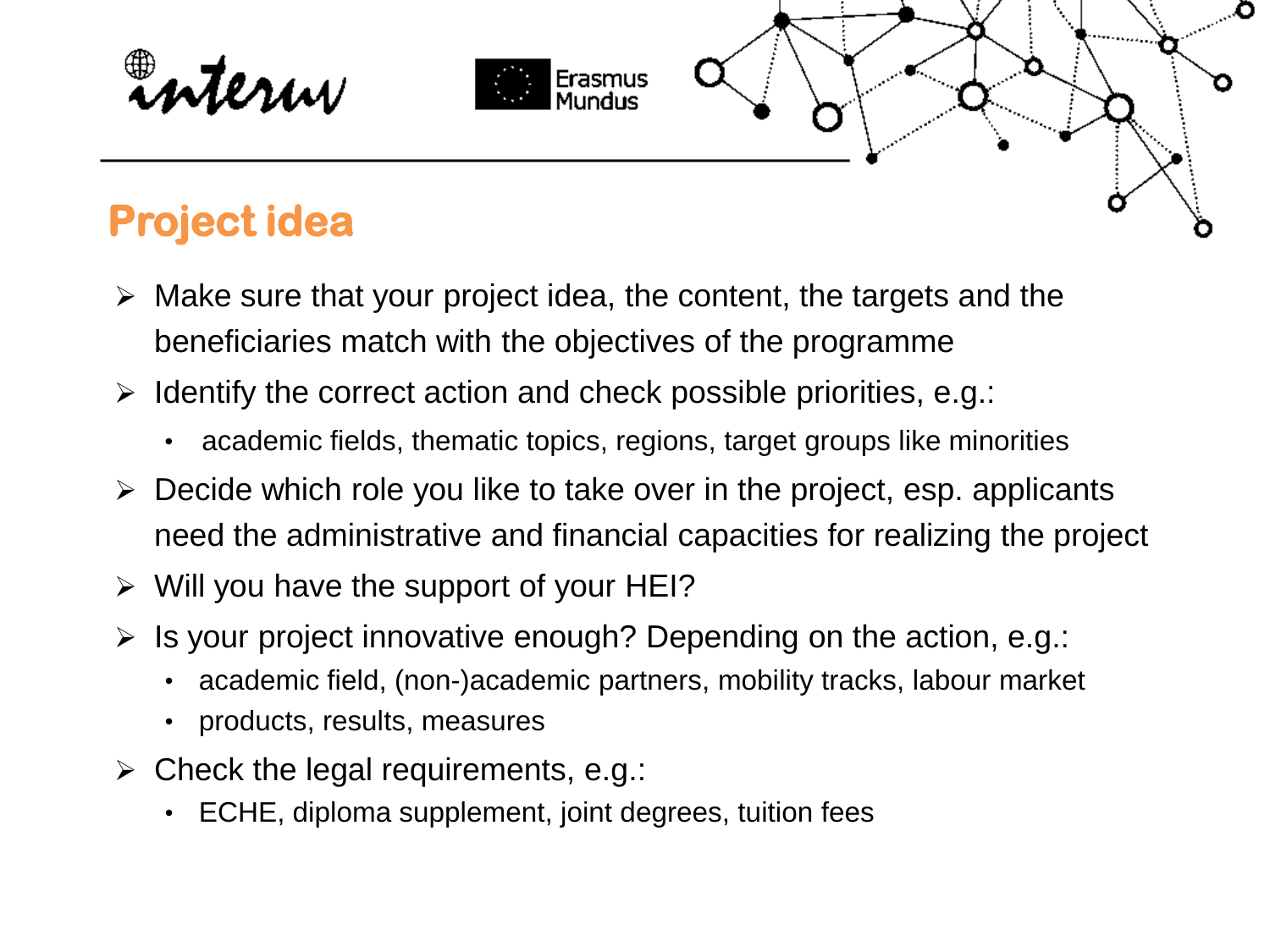





## **Partnership**

- $\triangleright$  Respect the minimum number of partners
- $\triangleright$  Check the eligibility of your partners (e.g. ECHE)
- $\triangleright$  Reflect on the size and capacities of your consortium
- $\triangleright$  Think about the participation of and support from companies for :
	- placements, thesis
	- additional financial support like scholarships
- $\triangleright$  Complementarity between the partners: role and responsibility of each partner should be clear for having an added value
- $\triangleright$  Ensure institutional commitment of all partners
- $\triangleright$  Do you have the best team on board? Do you know your partners long enough?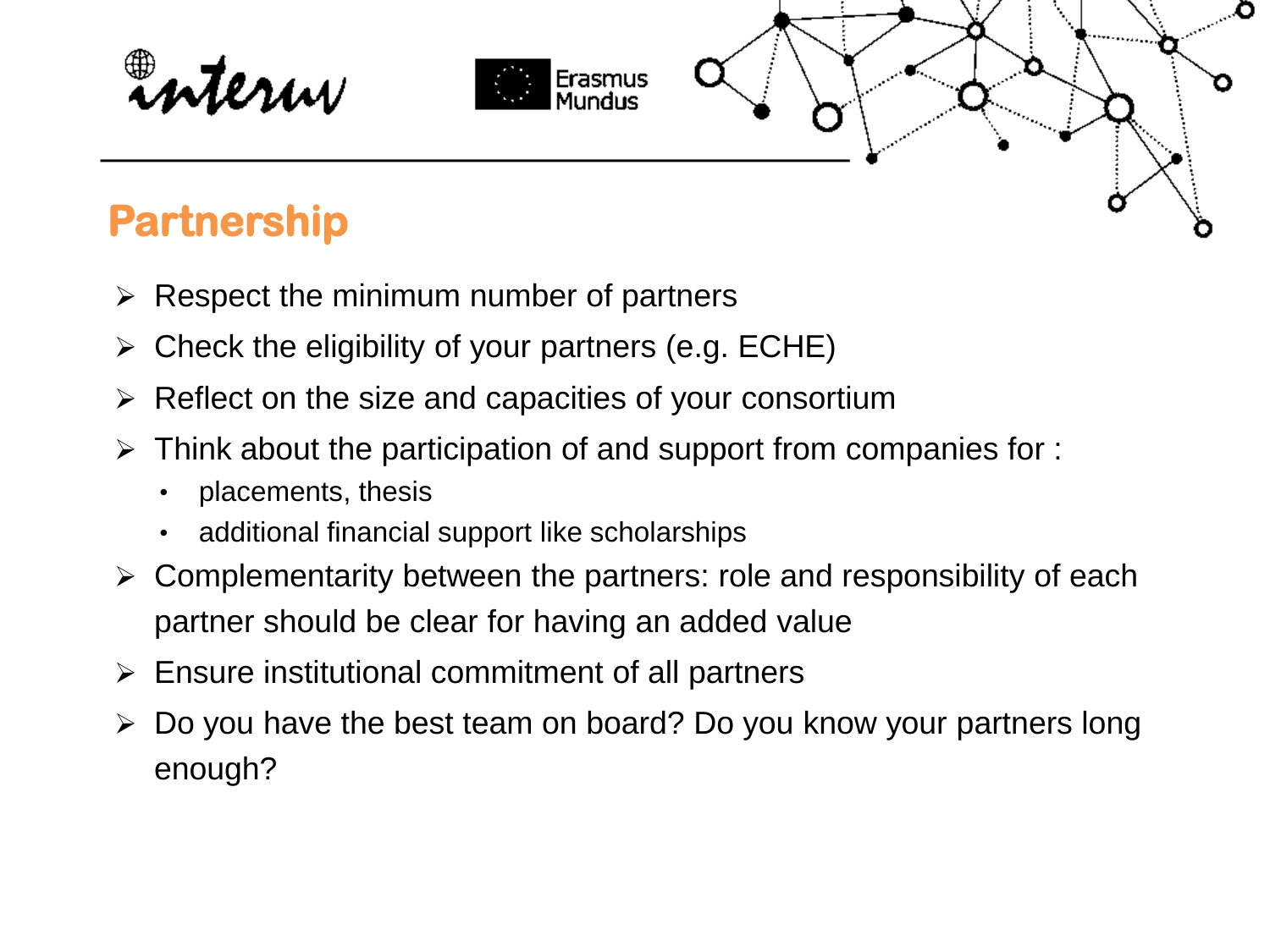



## **Start thinking about your application now!**

- $\triangleright$  Have your project idea clearly in mind before starting to write your application
- $\triangleright$  Plan face-to-facel meetings with the academic and administrative staff during the preparation phase

Ő

- $\triangleright$  Each partner should be actively involved
- $\triangleright$  Inform partners early enough which figures / documents / signatures you need
- $\triangleright$  Set up an activity plan with milestones
- $\triangleright$  Is there a weakest link? Do you need an "exit solution"?
- $\triangleright$  Start to write your proposal 3 months before the deadline
- Write it in a clear, short and easily understandable way. Have it checked by someone who speaks the mother tongue of your proposal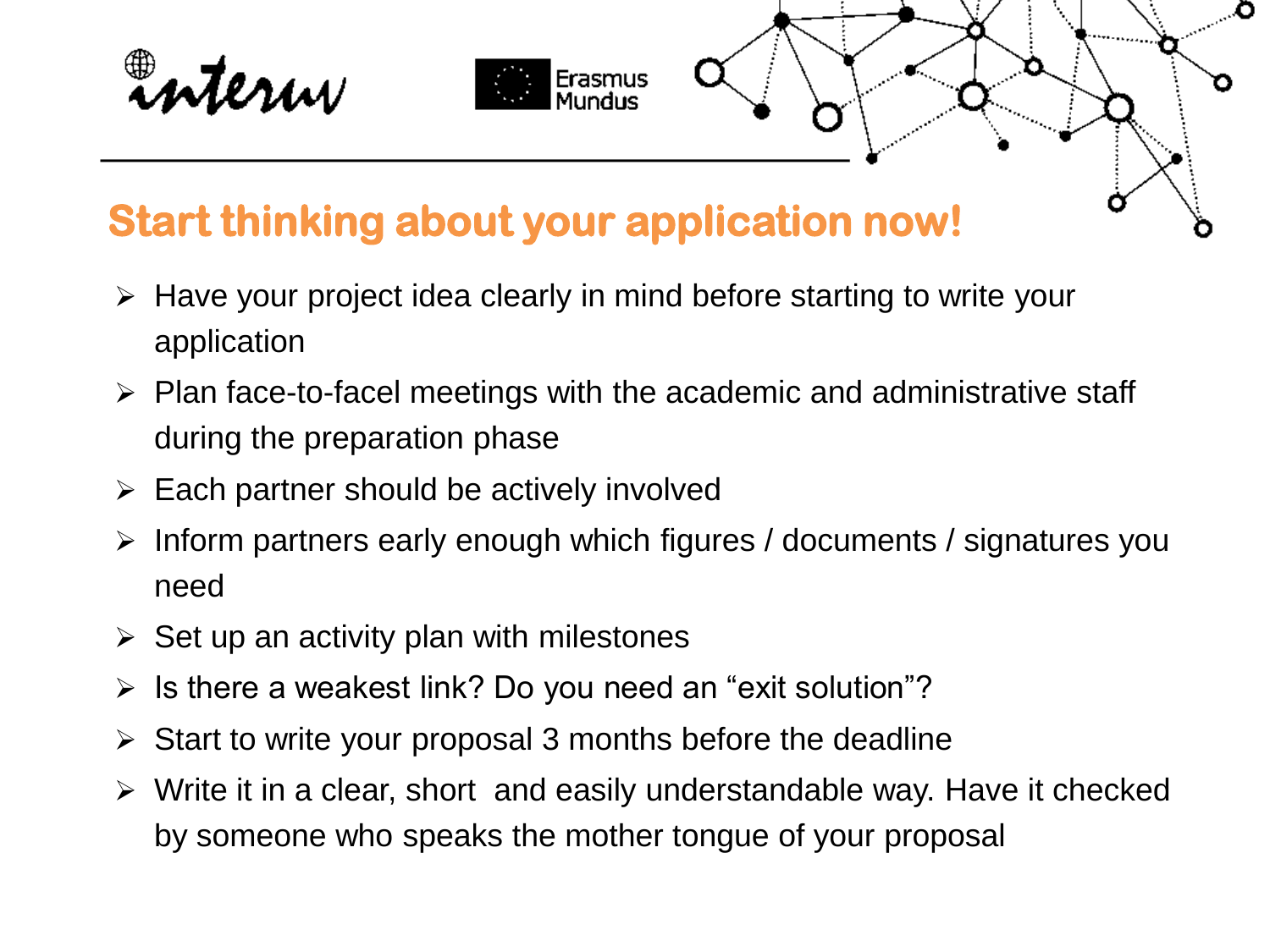



## **The proposal (1)**

- $\triangleright$  Find a meaningful and informative project name and acronym for marketing!
- $\triangleright$  Present your project in a detailed, coherent and broad way
- $\triangleright$  Explain the demand of your project very detailed for all beneficiaries, e.g.:
	- HEI, students, labour market, society
	- $\triangleright$  Present a detailed dissemination and sustainability strategy:
	- Can you transfer the project/results to similar academic fields / other HEI/regions?
- $\triangleright$  If required: project duration: realistic time schedule depending on workload
- $\triangleright$  Financial plan has to reflect partners' participation has to be transparent and detailed
- $\triangleright$  Calculate enough own/other funds explain the financial sources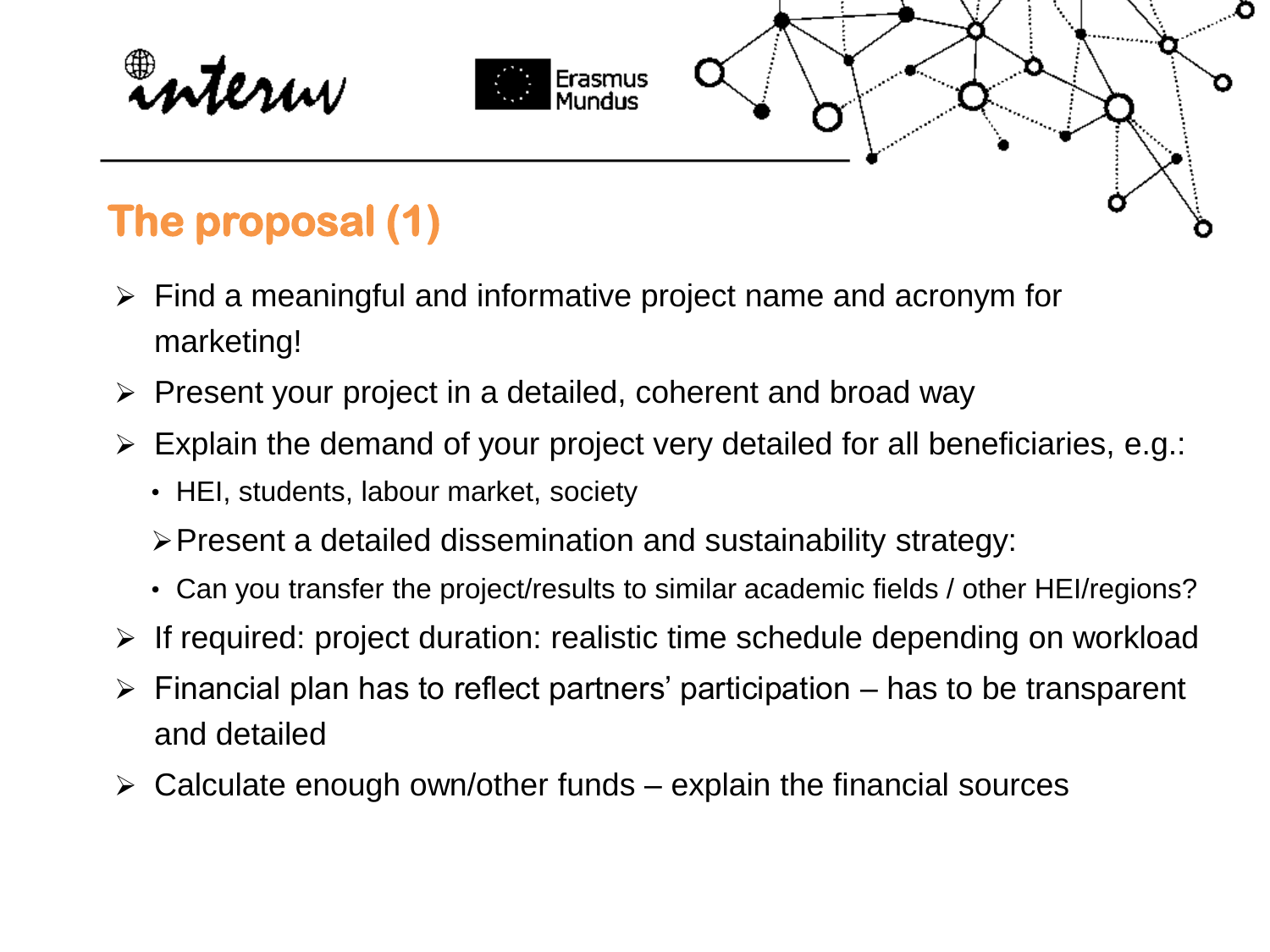





## **The proposal (2)**

- $\triangleright$  The applicant is mainly responsible for the management!
	- Plan milestones in your project (e.g. meetings, reports, presenting results)
	- Divide the responsibility between the partners or the different boards
	- Applicant is responsible for accounting, funding and controlling
	- Applicant has to write the interim and final reports to the EACEA
- $\triangleright$  Evaluation, quality control, monitoring and audit are very important instruments! Internal (trough the consortium) and external (trough independent experts)
- $\triangleright$  The summary (!!!) has to be complete (sum-up the whole project) and very well formulated
- $\triangleright$  In general don't forget keywords like:

ECTS, diploma supplement, double/joint degrees, recognition/accreditation, integration, institutional commitments, added value, quality assurance, dissemination, sustainability, employability, visibility, transparency, …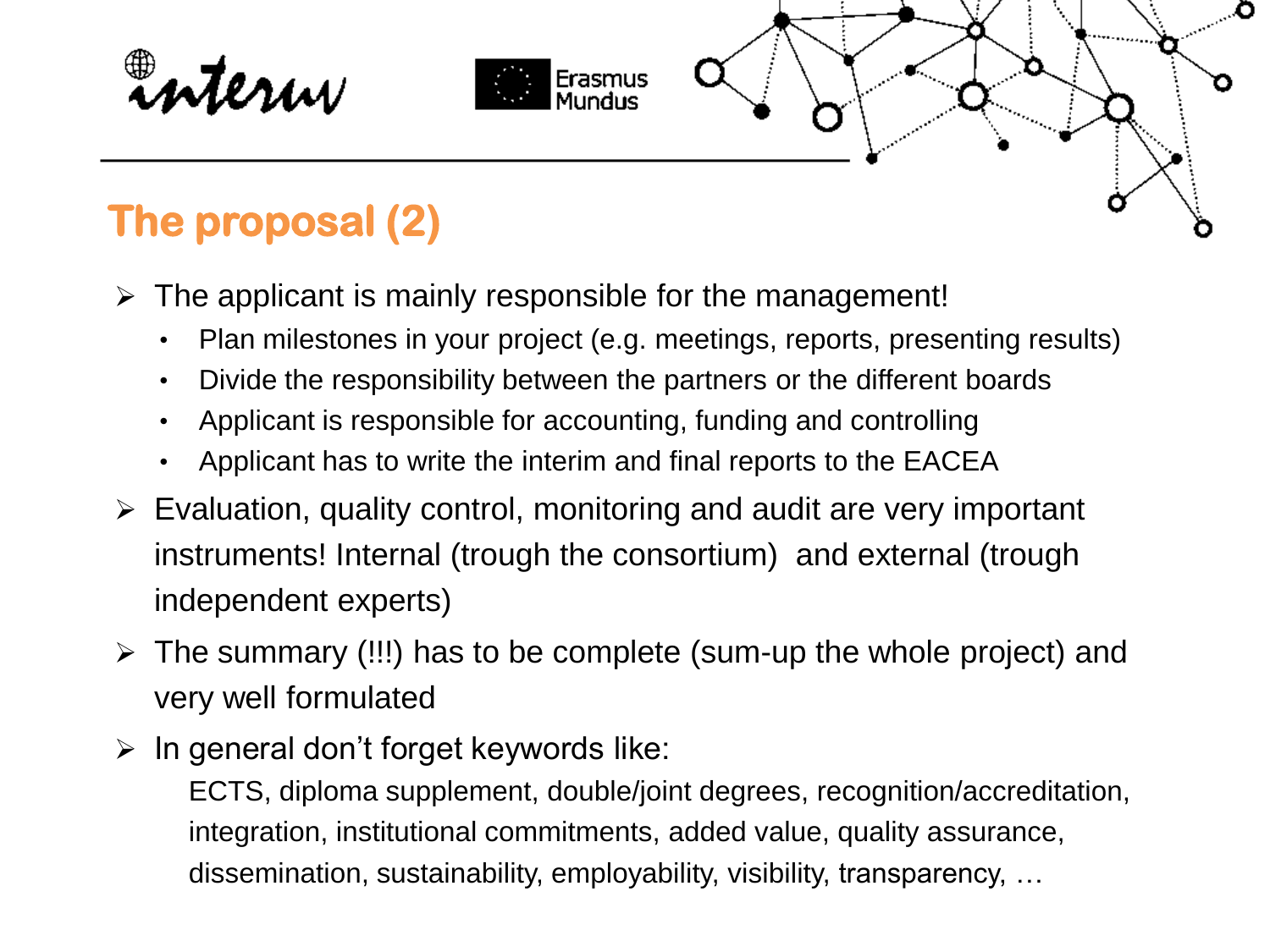

#### **When preparing the proposal:**

 Use additional documents from the EACEA homepage like model agreements, financial and administrative handbooks or expert assessment manual

#### **Esp. for the preparation of Joint Degree Mobility Projects:**

- [http://emap-project.webnode.cz:](http://emap-project.webnode.cz/) ERASMUS MUNDUS funded the project EMAP: Training workshops of ERASMUS MUNDUS National Structures – tips and best practices
- $\triangleright$  [http://www.joiman.eu](http://www.joiman.eu/): Guidelines and good practice examples on the administrative issues related to Joint Degrees' management
- [http://www.emqa.eu:](http://www.emqa.eu/) Handbook of excellent higher-education practice interactive tool to assess your own course
- [http://www.enic-naric.net](http://www.enic-naric.net/): Network for recognition of academic & professional qualifications
- [http://www.ecaconsortium.net:](http://www.ecaconsortium.net/) European Consortium for Accreditation in HE: Mutual Recognition of Accreditation Results regarding Joint Programmes
- [http://www.qrossroads.eu/about-qrossroads?Source=/default.aspx:](http://www.qrossroads.eu/about-qrossroads?Source=/default.aspx) Qrossroads presents information regarding quality assured and accredited HE in Europe